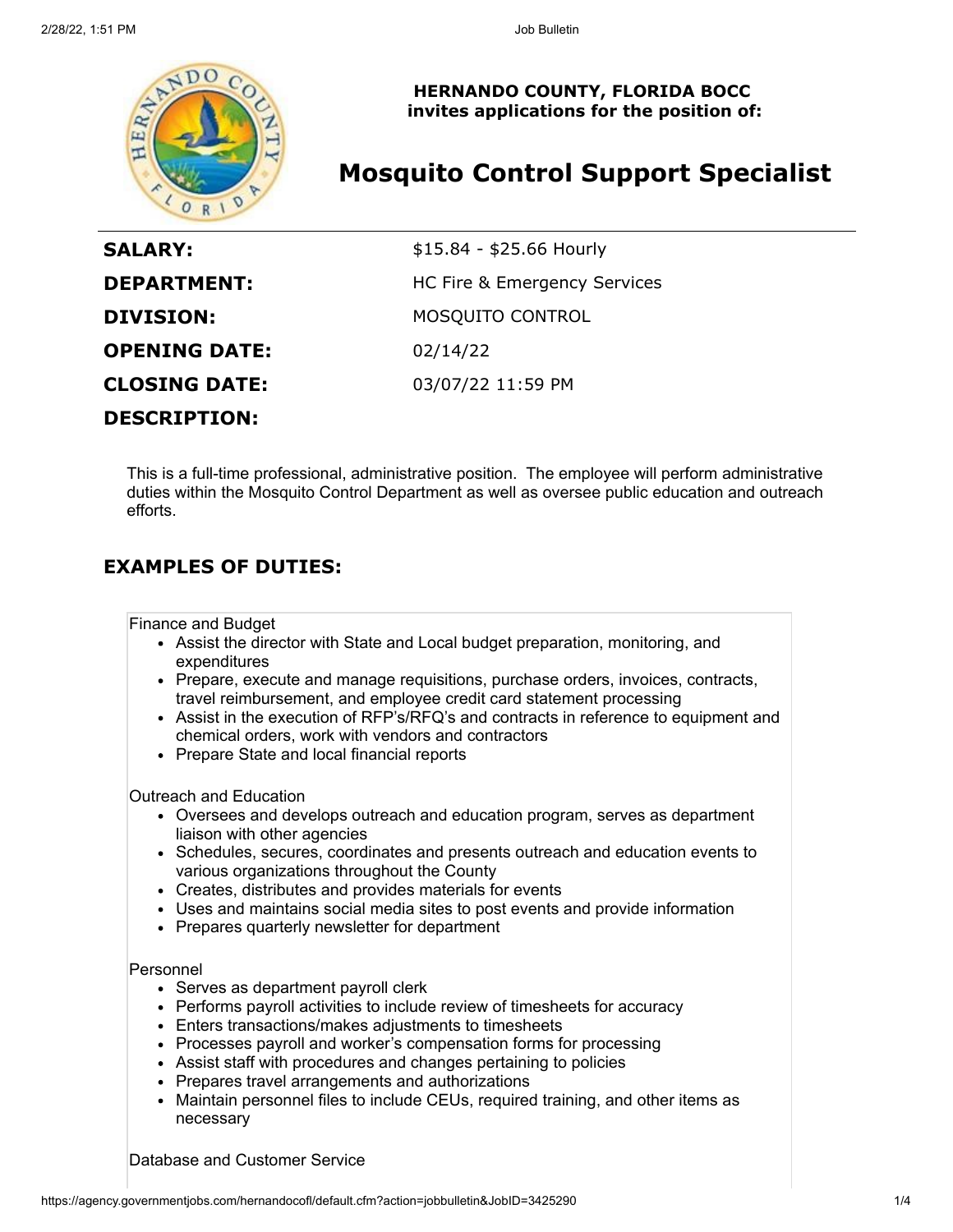- Answer department phone, routes appropriately, records requests for service in database, returns calls as needed, answers residents questions, provides direction
- Enters technician timesheets into database, follows up with techs on issues
- Maintains and manages department web page, retrieves service requests for entry into database

Mosquito Control Ordinance/Code Enforcement Administrative

- Records and retrieves ordinance related complaints through residential requests and other sources, manages work flow and procedures of administrative tasks
- $\bullet$ Manages complaint data in database and hard or electronic files to include initial data entry, assignment of inspections (72 hour, 30 day and all others), assists techs with gathering and submittal of inspection information, enters inspection results into database
- Prepares and mails notice of violation letters for techs, receives and documents returned mail/certified mail receipts
- Creates worksheets for tracking invoice charges
- Prepares legal requests for liens placed on properties, prepares lien forms, submits for authorization, schedules and prepares for BOCC agenda item through **MinuteTrac**
- Prepares legal requests for lien satisfactions, prepares and provides finance information for lien satisfaction totals, prepares satisfaction of lien forms for authorization, schedules and prepares for BOCC agenda item through MinuteTrac
- Updates residents/property owners of violation progression-notice of lien, notice of lien satisfaction
- Provides information from inquirers in reference to violations and liens, processes requests, invoice payments and payoff totals

Other Administrative Duties:

- Prepares documents, memos, letters, manuals, booklets and other related paperwork
- Tracks fleet repairs, maintenance, and billing
- Orders equipment and supplies, maintains office supply inventory
- Maintains a systematic file system for sections under purview
- Secure details of specialized information, coordinating office work and providing information regarding the services and operations of the unit as a whole
- Assists with items related to Strategic Planning, Business Plan, performance measures, Emergency Management documents and other procedural or otherwise performance related items.
- Assists in the planning and management of department projects and ongoing work.

Must be able and willing to work at times outside the regular scheduled workweek to include evenings, weekends and holidays.

## **TYPICAL QUALIFICATIONS:**

| <b>Education</b>            | Graduation from an accredited high school or possession of an<br>acceptable equivalency diploma (GED). Some knowledge of scientific<br>terminology and code enforcement familiarity is preferred. |
|-----------------------------|---------------------------------------------------------------------------------------------------------------------------------------------------------------------------------------------------|
| Experience                  | Three (3) years of clerical, administrative, or office management<br>experience. Outreach/Public Education experience preferred.                                                                  |
| Skills                      | Must have greater than average experience with Microsoft Office<br>programs, the internet and the use of database systems.  Knowledge<br>and experience with social media sites.                  |
| Licenses,<br>Certifications | Must possess and maintain a valid Florida Driver's License and be<br>insurable by current insurance carrier.                                                                                      |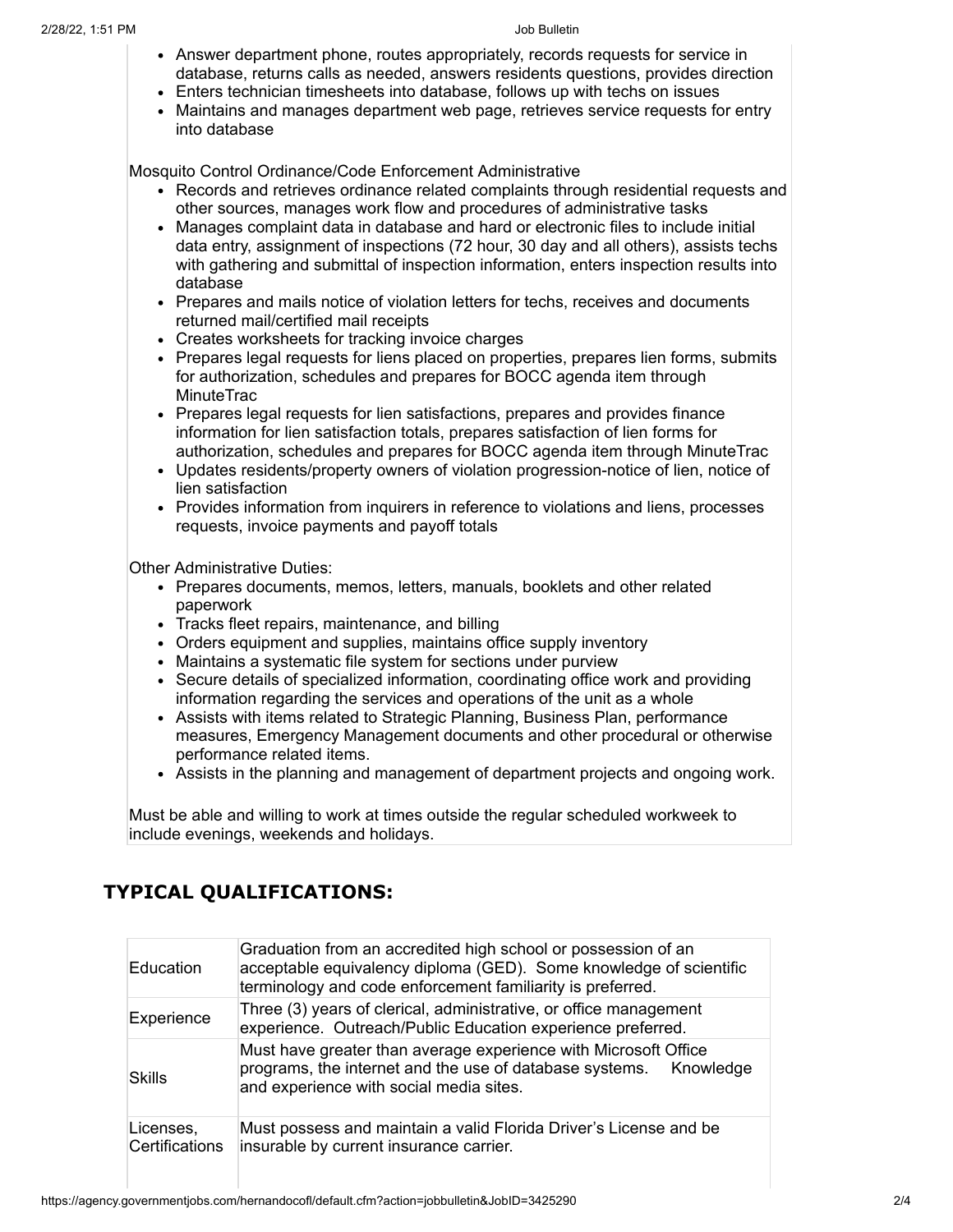or Registrations This position is subject to the Hepatitis B Vaccine and other vaccines as necessary.

### **SUPPLEMENTAL INFORMATION:**

Pay Grade: 211

FLSA: Non-Exempt

Bargaining Unit: Teamsters Local 79

APPLICATIONS MAY BE FILED ONLINE AT: <https://www.hernandocounty.us/home>

Position #13739 MOSQUITO CONTROL SUPPORT SPECIALIST KD

15470 Flight Path Drive Brooksville, FL 34604 (352) 754-4817

[kdale@co.hernando.fl.us](mailto:kdale@co.hernando.fl.us)

### **Mosquito Control Support Specialist Supplemental Questionnaire**

- \* 1. What is your highest level of education?
	- $\Box$  High School Diploma or GED
	- $\square$  Associates
	- Bachelors Degree
	- **J** Masters Degree
	- Doctorate
	- **Technical School**
- \* 2. Do you have at least three (3) years of clerical, administrative, or office management experience?
	- $\Box$  Yes  $\Box$  No
- \* 3. Which of the following describes your highest level of Microsoft office (Microsoft word, Excel, Powerpoint) proficiency?

 $\Box$  Basic

- $\Box$  Intermediate
- Advanced
- $\Box$  I do not have enough skills to meet the definition of Basic
- \* 4. Do you have knowledge of scientific terminology and code enforcement familiarity ? (preferred)
	- $\Box$  Yes  $\Box$  No
- \* 5. Do you have the ability to effectively organize, plan and execute workload and special projects?

 $\Box$  Yes  $\Box$  No